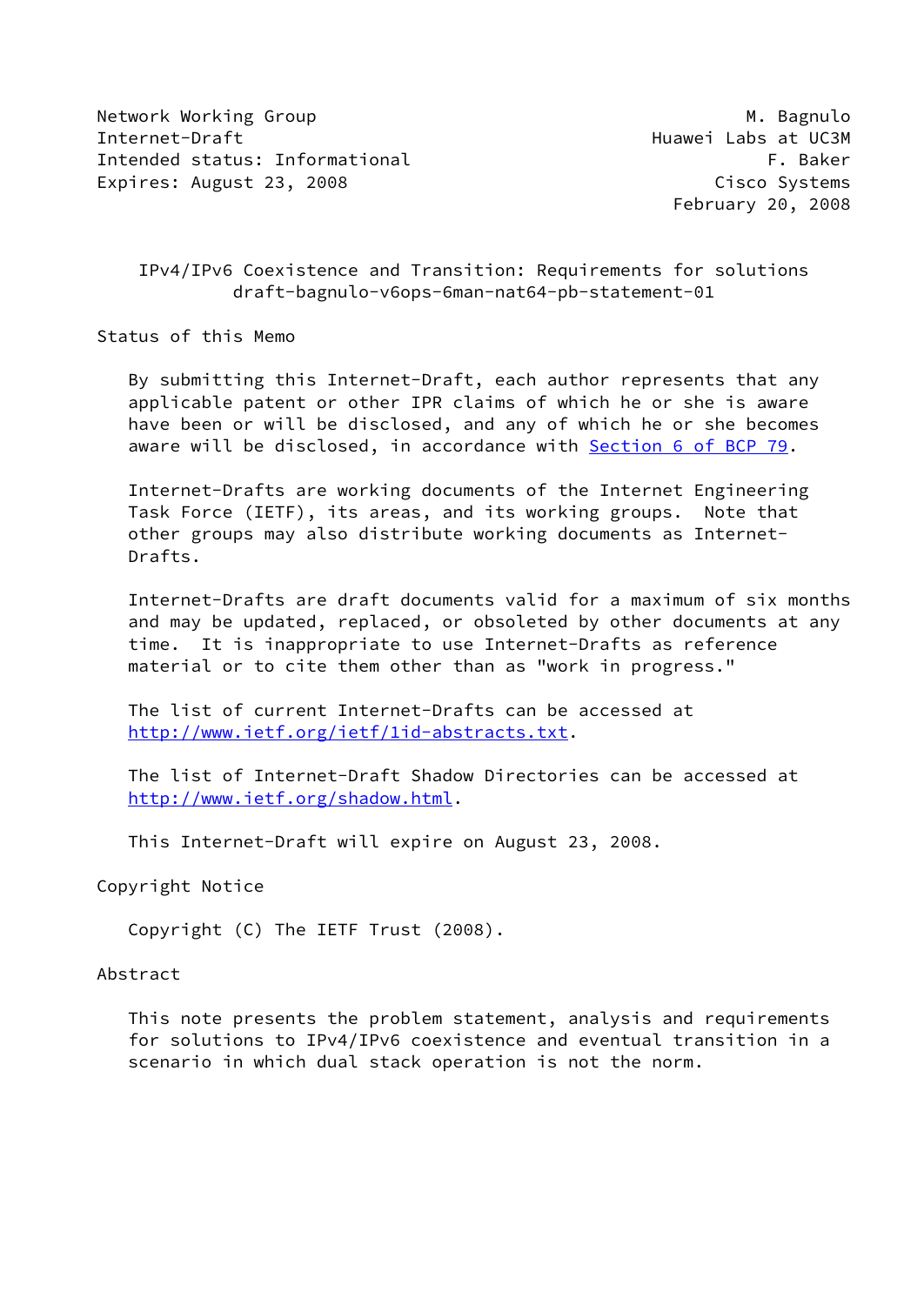Internet-Draft IPv4/IPv6 Requirements February 2008

# Table of Contents

| $1$ .                                                                                                                                             |  |
|---------------------------------------------------------------------------------------------------------------------------------------------------|--|
| 2.<br>Problem statement $\ldots \ldots \ldots \ldots \ldots \ldots \ldots \ldots \frac{3}{2}$                                                     |  |
| $2.1$ . Transition scenarios 3                                                                                                                    |  |
| $2.1.1.$ Simple transition scenarios 3                                                                                                            |  |
| 2.1.2. Transition scenarios that do not require                                                                                                   |  |
|                                                                                                                                                   |  |
| $2.1.3$ . Transition scenarios that require translation $5$                                                                                       |  |
| Requirements for the overall transition strategy $\cdots$ $\cdots$ 6<br>2.2.                                                                      |  |
| $\frac{3}{2}$ . Preliminary analysis for translation mechanisms $\frac{7}{2}$                                                                     |  |
| Application behavior taxonomy $\cdots$ $\frac{7}{2}$<br>3.1.                                                                                      |  |
| Placement of the NAT64 mechanisms $\cdot \cdot \cdot \cdot \cdot \cdot \cdot \cdot \cdot \cdot \cdot \cdot \cdot \cdot \cdot \cdot \cdot$<br>3.2. |  |
| $3.3.$ v4 addressing consideration 10                                                                                                             |  |
| Name-space considerations 1 <u>0</u><br>3.4.                                                                                                      |  |
| Market timing considerations 11<br>3.5.                                                                                                           |  |
| 4. Requirements for new generation of v4-v6 translation                                                                                           |  |
|                                                                                                                                                   |  |
| $4.1$ . Basic Requirements that MUST be supported 11                                                                                              |  |
| $4.2$ . Important things that SHOULD be supported 13                                                                                              |  |
| Non-goals $\ldots \ldots \ldots \ldots \ldots \ldots \ldots \ldots \ldots \underline{14}$<br>4.3.                                                 |  |
| $\overline{5}$ .                                                                                                                                  |  |
| Security considerations $\ldots \ldots \ldots \ldots \ldots \ldots \ldots \frac{14}{14}$<br>6.                                                    |  |
| 7.                                                                                                                                                |  |
| 8.                                                                                                                                                |  |
| 8.1. Normative References 14                                                                                                                      |  |
| 8.2. Informative References 15                                                                                                                    |  |
|                                                                                                                                                   |  |
| Intellectual Property and Copyright Statements 17                                                                                                 |  |
|                                                                                                                                                   |  |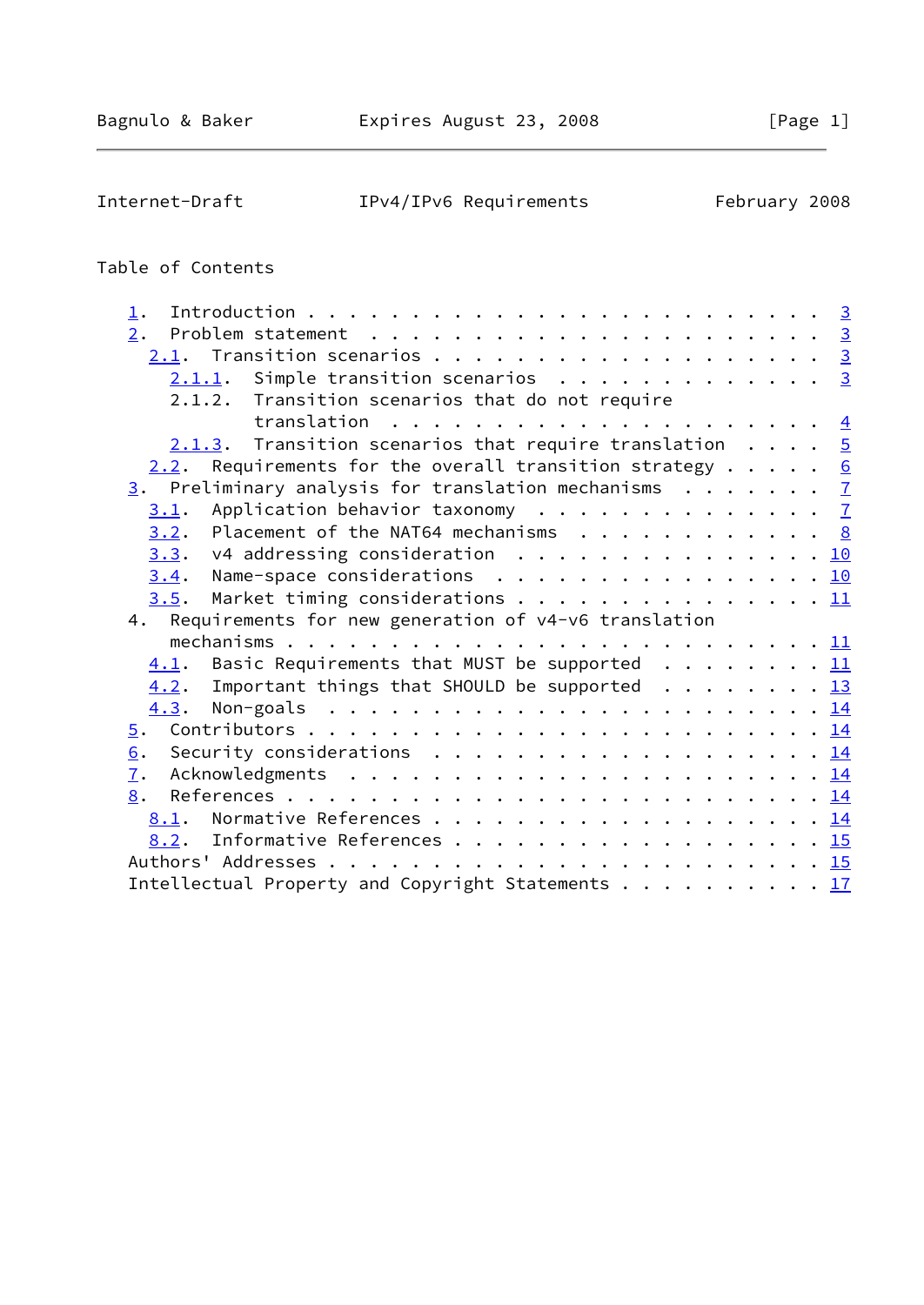# Bagnulo & Baker **Expires August 23, 2008** [Page 2]

<span id="page-2-1"></span>Internet-Draft IPv4/IPv6 Requirements February 2008

### <span id="page-2-0"></span>[1](#page-2-0). Introduction

 This note addresses requirements for solutions to IPv4/IPv6 coexistence and eventual transition in a scenario in which dual stack operation is not the norm.

### <span id="page-2-2"></span>[2](#page-2-2). Problem statement

 Operationally, we now expect the transition to be less a matter of connecting ever-growing IPv6 islands in an IPv4 network, and more a matter of the network becoming a patchwork quilt of IPv4, IPv6, and dual domains.

- o Hosts now generally support IPv6 and IPv4 natively.
- o As described in  $[1]$  $[1]$ , the IETF community had expected administrations to turn on IPv6 in their existing IPv4 networks, resulting in a simple coexistence scenario.
- o Increasingly, we hear statements that people want to move directly to an IPv6-only or IPv6-dominant network.

 In this context, "IPv6-only" refers to a network or system that only runs IPv6, and "IPv6-dominant" refers to a network or system that may use IPv4 internally or with other clients, but in the context only routes IPv6 datagrams. "IPv4-only" and "IPv4-dominant" are defined similarly. Since these are indistinguishable to the peer, the terms "IPv4-only" and "IPv6-only" will be used in this paper and considered to subsume the "dominant" issues.

# <span id="page-2-3"></span>[2.1](#page-2-3). Transition scenarios

There are six obvious transition scenarios:

- o IPv4 system connecting to an IPv4 system across an IPv4 network,
- o An IPv6 system connecting to an IPv6 system across an IPv6 network,
- o an IPv4 system connecting to an IPv4 system across an IPv6 network,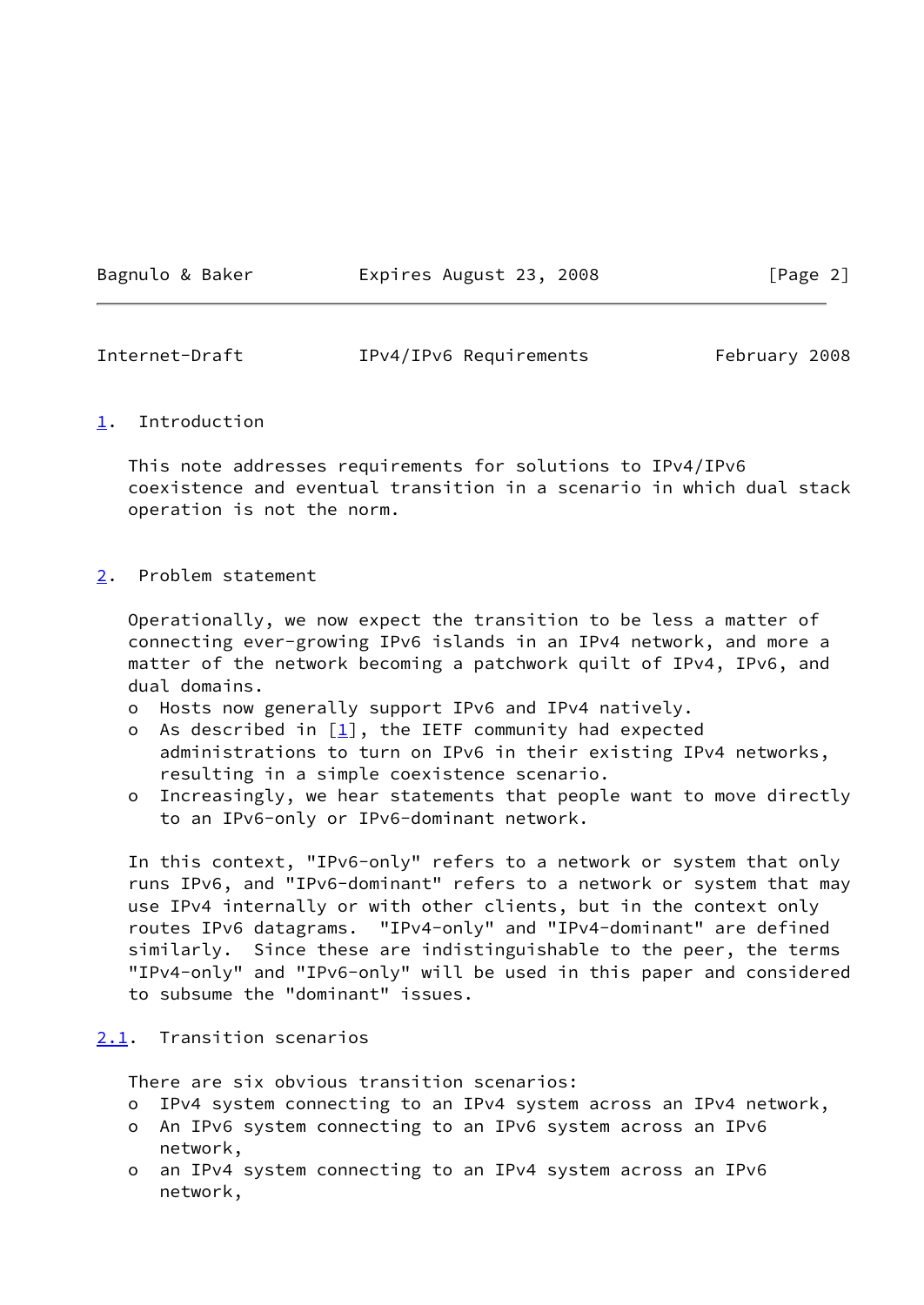- o an IPv6 system connecting to an IPv6 system across an IPv4 network,
- o an IPv4 system connecting to an IPv6 system, or
- o an IPv6 system connecting to an IPv4 system.

<span id="page-3-0"></span>[2.1.1](#page-3-0). Simple transition scenarios

 The simplest coexistence cases are about an IPv4 system connecting to an IPv4 system across an IPv4 network, or an IPv6 system connecting to an IPv6 system across an IPv6 network. The dual stack case, in which both endpoints and the relevant applications support IPv4 and IPv6 and the network supports at least one of the protocols, falls

| Bagnulo & Baker | Expires August 23, 2008 | [Page 3] |
|-----------------|-------------------------|----------|
|                 |                         |          |

<span id="page-3-1"></span>Internet-Draft IPv4/IPv6 Requirements February 2008

 into this case as the applications can connect using whichever stack is consistent end to end.

 The IETF strongly prefers and recommends this scenario, as the operational matters are the simplest. Until the Internet reaches IPv4 address exhaustion, an IPv4 and an IPv6 address can be assigned to every interface, and the applications are supported. When it becomes necessary to deploy only IPv6 addresses, since all other systems have both, IPv6-only systems cleanly interoperate with existing systems.

<span id="page-3-3"></span>[2.1.2](#page-3-3). Transition scenarios that do not require translation

<span id="page-3-2"></span>[1] discusses the scenario in Figure 1, in which routers connect two dual domains via an IPv4-only domain. Obviously, this can be reversed: routers can connect two dual domains via an IPv6-only domain. Note that the connecting domain need not actually be IPv4 only or IPv6-only; to create this scenario, it need merely fail to offer IPv6 or IPv4 services to the neighboring domains.

| $IPv4+$ :<br>IPv6<br>$\bullet$<br>Domain : | $IPv4-$ :<br>only<br>$\ddot{\phantom{1}}$<br>Domain : | $IPv4+$ :<br>IPv6<br>Domain : |
|--------------------------------------------|-------------------------------------------------------|-------------------------------|
| IPv4                                       | IPv4                                                  | IPv4                          |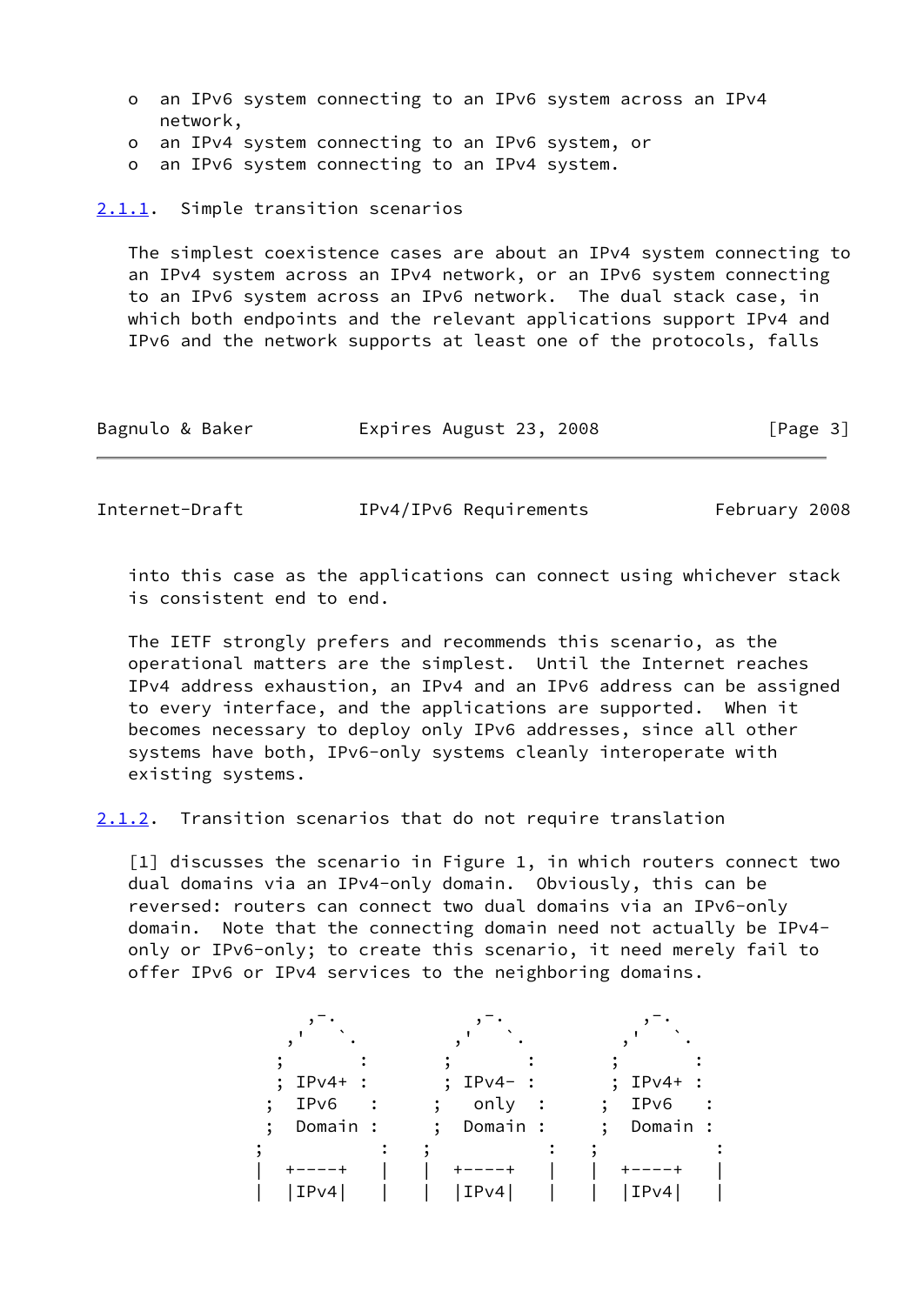| $ Host+    $ $ Host     $ $ Host $                                                                                                                                                                 |  |                   |  |
|----------------------------------------------------------------------------------------------------------------------------------------------------------------------------------------------------|--|-------------------|--|
| $\begin{array}{cccc} \vdots & + & \rightarrow & - & - & + \setminus & \vdots & \vdots & / & + & \rightarrow & - & - & + \setminus & \vdots & \vdots & / & + & \rightarrow & - & - & + \end{array}$ |  |                   |  |
| $: +---+$ $+----+$                                                                                                                                                                                 |  | +------+ +----+   |  |
| : $ IPv6+--+Router+=====+Router+-+IPv6 $ ;                                                                                                                                                         |  |                   |  |
| : $ Host $ ; +------+                                                                                                                                                                              |  | +------+: Host  ; |  |
| :+----+ ;                                                                                                                                                                                          |  |                   |  |
|                                                                                                                                                                                                    |  |                   |  |
|                                                                                                                                                                                                    |  |                   |  |

Figure 1: Disconnected continuity

 In such a scenario, there are two obvious solutions: one can tunnel across the connecting domain, as shown, or one can translate between IP layers using something akin to traditional NAT technology. The tunnel approach offers some pros and some cons: it natively connects the dual domains, meaning that all applications should work, but they may have issues with the path MTU, and the tunnels require some form of configuration. The NAT approach similarly offers pros and cons: it offers something similar to standard routing, but it suffers from

| Bagnulo & Baker | Expires August 23, 2008 | [Page 4] |
|-----------------|-------------------------|----------|
|-----------------|-------------------------|----------|

<span id="page-4-0"></span>Internet-Draft IPv4/IPv6 Requirements February 2008

 the various ills of Network Address Translation on both sides, meaning that it may be difficult for the dual domains to offer services to each other.

 In general, the IETF recommends the use of tunnels rather than a dual NAT.

 There are at least three generic models that could be used to describe this kind of tunneling scenario:

- o Static tunnels with interior dynamic routing
- o Start-time negotiated tunnels to some central point with default routing (example in  $[9]$  $[9]$ )
- o Dynamic tunnels with specific routing to islands (examples might include ISATAP  $[5]$  $[5]$  or a tunnel broker of some description)

 Static tunnels with routing through them are commonly deployed today, both in VPNs and in overlay networks. The positive side is that they provide simple service; the negative is that the generally require manual configuration and can result in suboptimal routing.

 A "start-time" tunnel might be useful in an access network that serves homes or SOHO environments. In this model, the ISP informs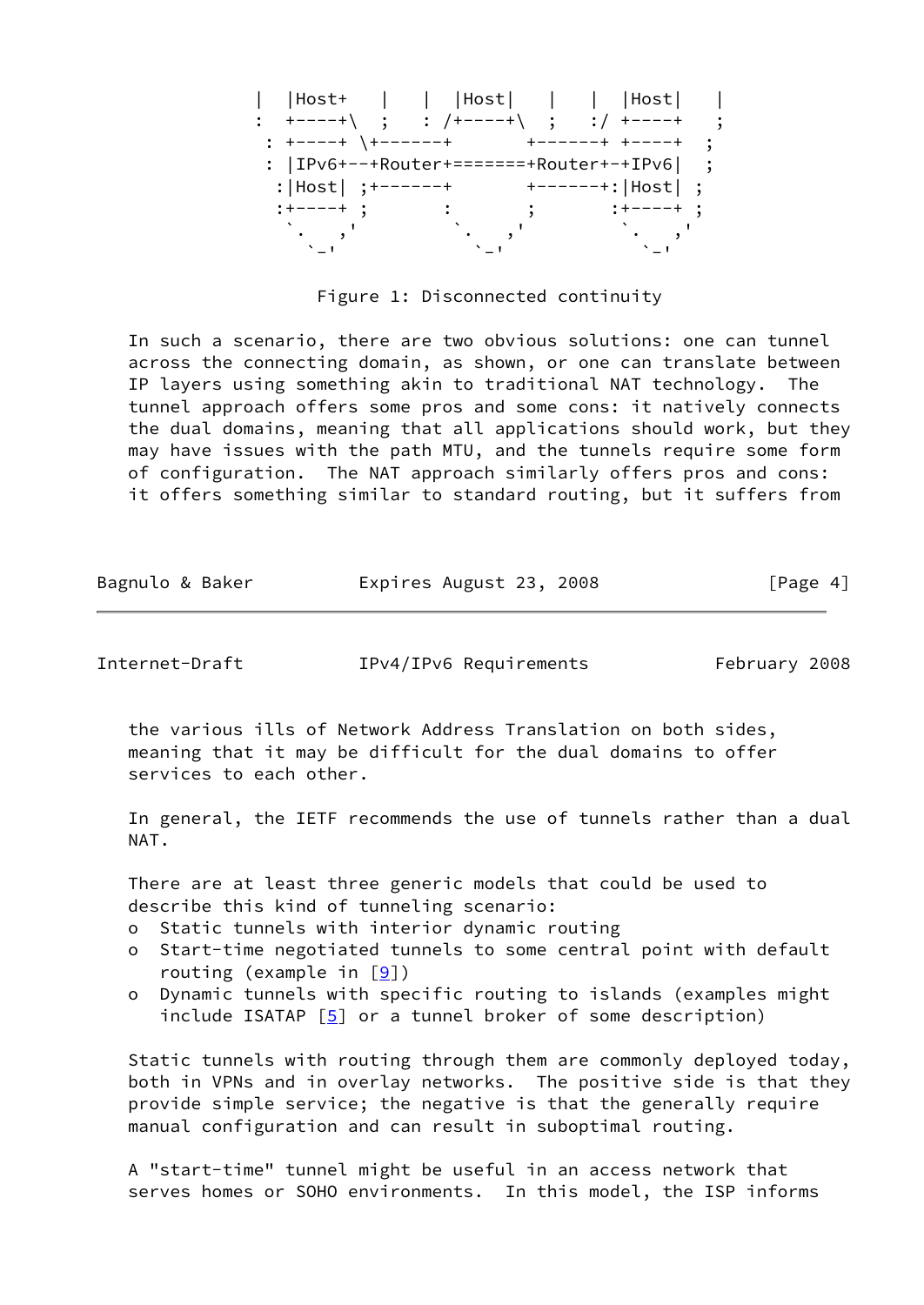the CPE of a cross-network peer that it can create a tunnel to, reducing the case to one similar to static tunneling but without manual configuration.

 A dynamic tunneling environment is an overlay model in which systems create tunnels to various peers across the connecting domain as needed, based on a priori knowledge of the correlation between remote prefixes and next hop routers. This has not been adequately described at this point, and therefore involves complexities in implementation and deployment.

<span id="page-5-0"></span>[2.1.3](#page-5-0). Transition scenarios that require translation

Translation, as found in Figure 2, is considered in NAT-PT  $[6]$  $[6]$ , which has in turn been set aside via  $[8]$  $[8]$ . In essence, translation is required when an IPv4-only system connects to an IPv6-only system or an IPv6-only system connects to an IPv4-only system. These systems need not actually be IPv4-only or IPv6-only; if the connecting network is IPv4-only or IPv6-only and provides no tunnel, but only offers IPv4 service to one and only offers IPv6 service to the other, the situation is equivalent.

<span id="page-5-1"></span>

Figure 2: Translation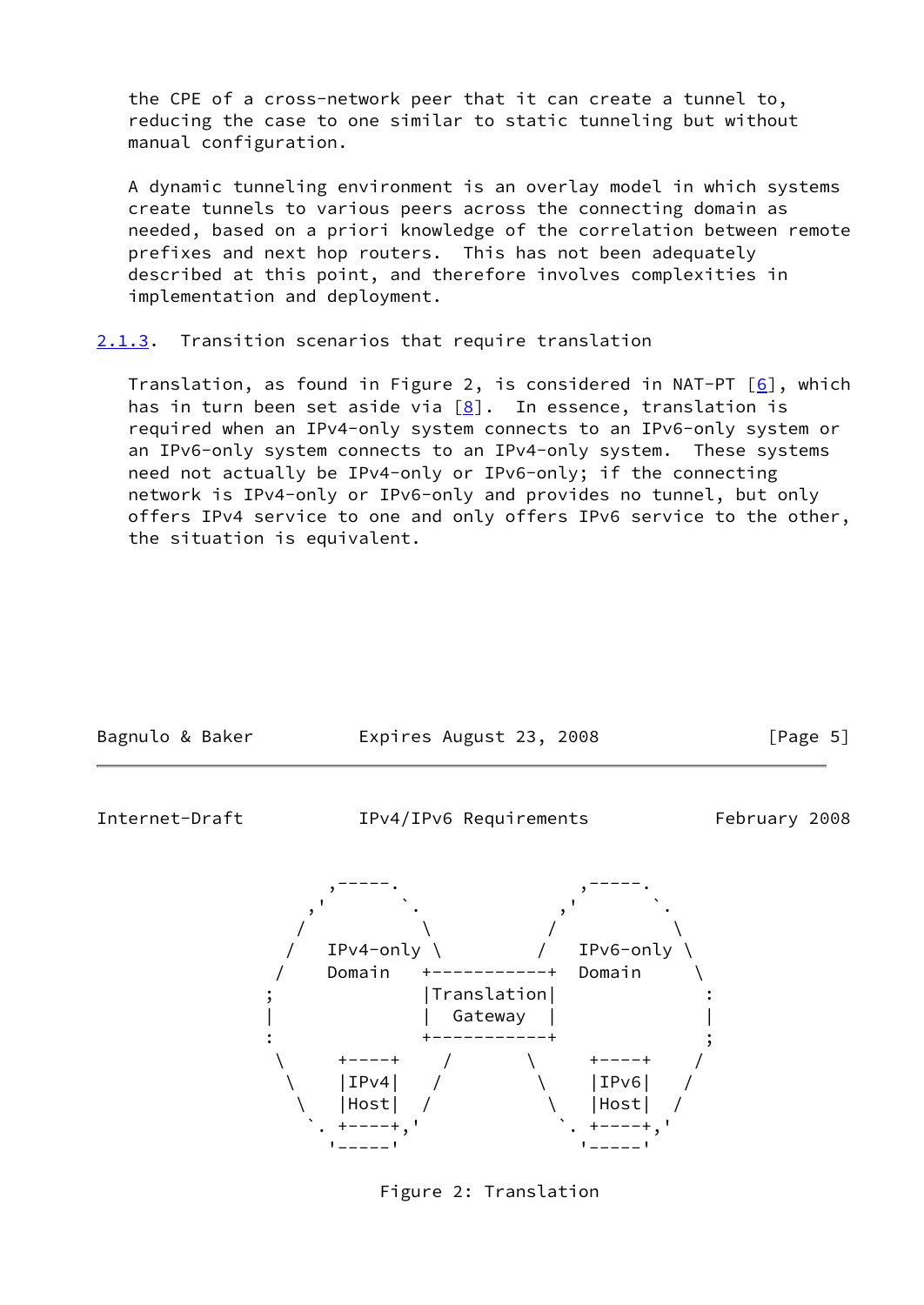In such a scenario, it is necessary for the network to create a translation gateway, at which datagrams from one system are translated forwarded to the other. The situation is in many ways reflexive, since most Internet sessions are bidirectional - TCP between an IPv4 and an IPv6 system translate data messages in one direction and acknowledgments in the other.

They are not reflexive, however, in the distribution of domain names. If the application is client-server and the server is in one of the domains, the name of the server need only be propagated to the other. Reverse lookups, frequently used in spam verification would require the client's name to be propagated into the server's domain. But in this there are issues. The address of the client (the TCP peer) as seen by the server is not the remote system in the other domain; it is the translator. This is readily worked around for an IPv6 server, as the IPv4 address of the remote peer can be embedded in a "privacy" address [\[7](#page-16-4)], making the reverse lookup viable. This doesn't work on the IPv4 side, however.

<span id="page-6-0"></span>[2.2](#page-6-0). Requirements for the overall transition strategy

 Given the problem statement presented here, we see the following requirements for a complete transition strategy:

- 1. Any transition strategy must contemplate a period of coexistence, with ultimate transition (e.g., turning off IPv4) being a business decision.
- 2. Many are delaying turning on IPv6 (initiating coexistence in their networks) as long as possible.
- 3. Some are turning off IPv4 immediately, at least as a customer service.

| Expires August 23, 2008<br>Bagnulo & Baker | [Page 6] |
|--------------------------------------------|----------|
|--------------------------------------------|----------|

<span id="page-6-1"></span>

Internet-Draft IPv4/IPv6 Requirements February 2008

- 4. Therefore, dual stack approaches, tunneled architectures, and translation architectures are all on the table.
- 5. Any solution that makes translation between semi-connected islands "normal" has failed the fundamental architecture of the Internet and can expect service complexity to be an issue.  $\lceil 3 \rceil$
- 6. Translation architectures must provide for the advertisement of IPv4 names to IPv6 systems and vice versa. The address advertised in the "far" domain must be that of the translating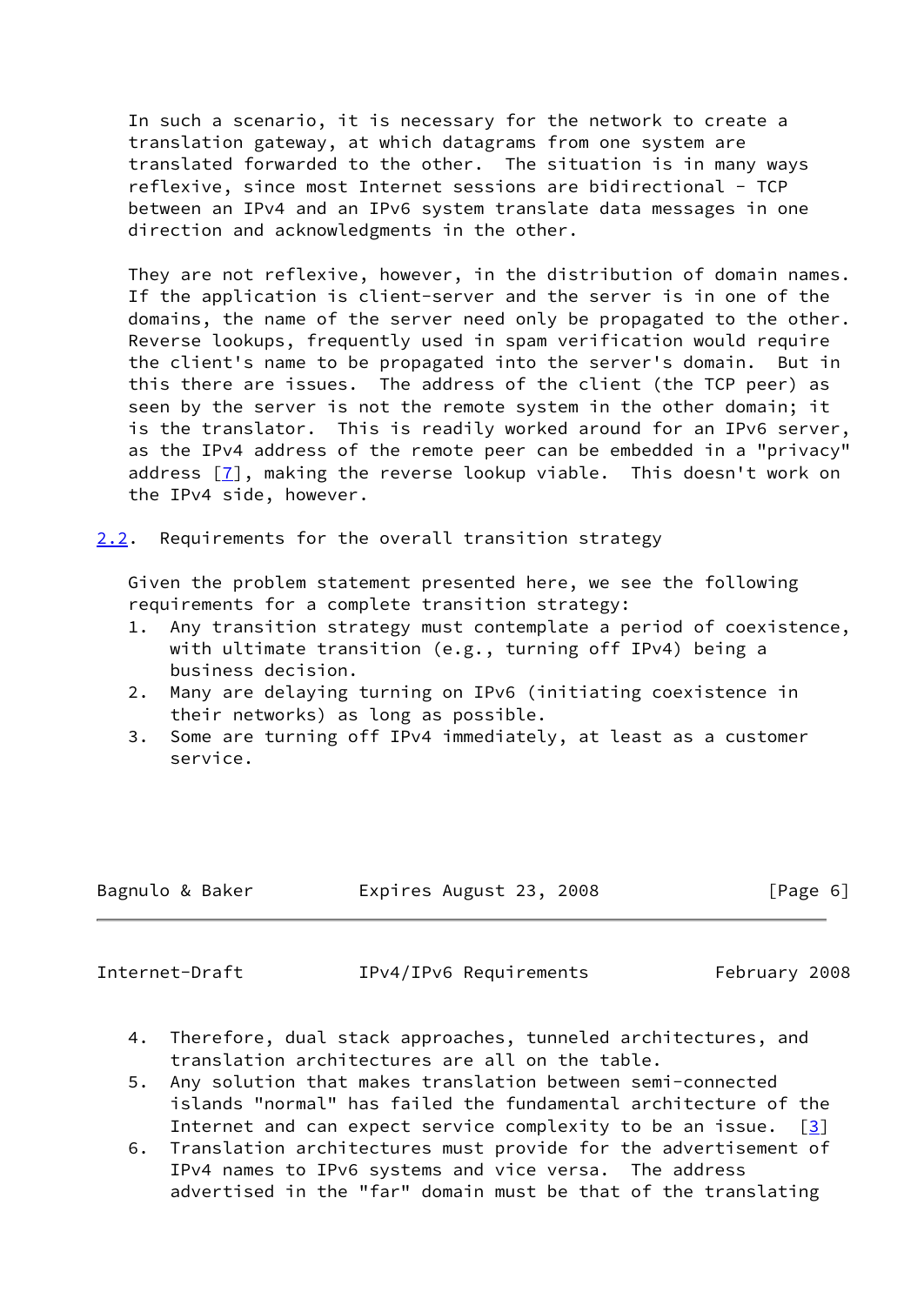gateway.

- 7. Tunneling architectures must provide a way to minimize and ideally eliminate configuration of the tunnel.
- <span id="page-7-0"></span>[3](#page-7-0). Preliminary analysis for translation mechanisms
- <span id="page-7-1"></span>[3.1](#page-7-1). Application behavior taxonomy

 The general purpose of NAT64 type of mechanisms is to enable communication between a v4-only node and a v6-only node. However, there is wide range of type of communications, when considering how they handle IP addresses. So, in order to properly characterize the problem, we need to do an analysis of the different application behavior in terms of the usage of their IP addresses. We will next present a taxonomy of the behavior of the application with respect of how they use the IP address. The support of the different type of behavior will impose a different set of constraints to the design of a NAT64 mechanisms. It is then important to decide which type of application behavior will be supported before starting to design a NAT64 mechanism. The proposed taxonomy is heavily based on the one presented in section 1.1 of [draft-ietf-shim6-app-refer-00.txt.](https://datatracker.ietf.org/doc/pdf/draft-ietf-shim6-app-refer-00.txt)

The proposed application behavior taxonomy is the following:

 Short-lived local handle. The IP addresses is never retained by the application. The only usage is for the application to pass it from the DNS APIs (e.g., getaddrinfo()) and the API to the protocol stack (e.g., connect() or sendto()). This type of communication can be either initiated by the v4-only node or by the v6-only node, resulting in two type of behaviors, v4-initiated short lived local handle and v6-initiated short lived local handle.

 Long-lived application associations. The IP address is retained by the application for several instances of communication. However, it is always the same node that initiates the communication. This type of communication can be either initiated by the v4-only node or by the v6-only node, resulting in two type of behaviors, v4-initiated long-lived associations and v6-initiated long-lived associations.

| Bagnulo & Baker | Expires August 23, 2008 | [Page 7] |
|-----------------|-------------------------|----------|
|-----------------|-------------------------|----------|

<span id="page-7-2"></span>Internet-Draft IPv4/IPv6 Requirements February 2008

Callbacks. The application at one end retrieves the IP address of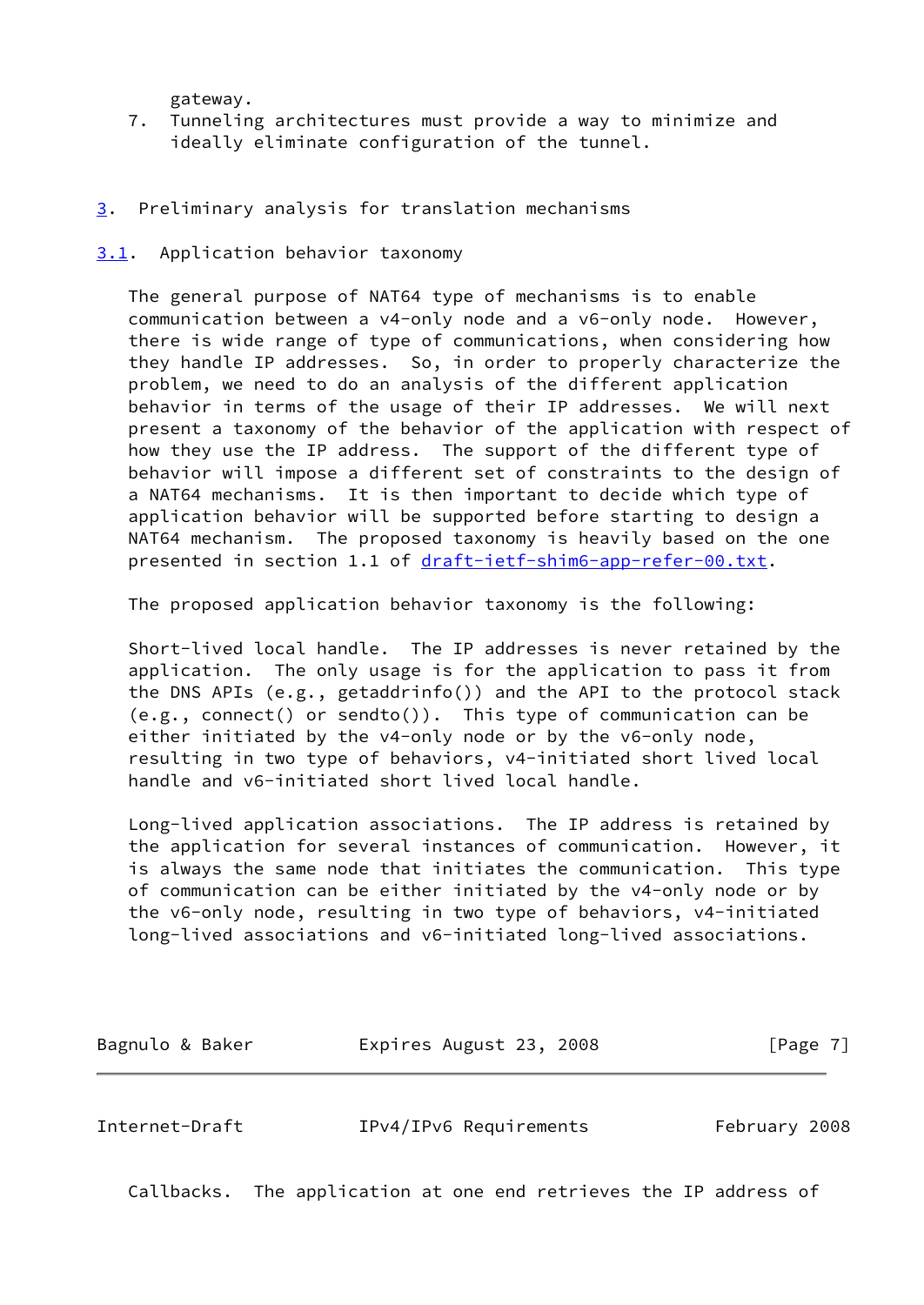the peer and uses that to later communicate "back" to the peer. This type of communication can be either initiated by the v4-only node or by the v6-only node, resulting in two type of behaviors, v4-initiated callback, meaning that the initial communication is initiated by the v6-only node, and later the v4-only node initiates the callback, and v6-initiated callback, meaning that the initial communication is initiated by the v4-only node, and later the v6-only node initiates the callback. An additional disticntion can be made based on the time-frame of the call back operation. There can be short-lived call-backs, where the receiver inmediatelly calls back to the initiator and long-lived call-backs where the receiver calls backs after a while.

 Referrals. In an application with more than two parties, party B takes the IP address of party A and passes that to party C. After this party C uses the IP address to communicate with A. In this type of communication, the following 6 sub-cases are possible. o A and B are v6-only nodes and C is a v4-only node; o A and C are v6-only nodes and B is a v4-only node, o B and C are v6-only nodes and A is a v4-only node, o A and B are v4-only nodes and C is a v6-only node; o A and C are v4-only nodes and B is a v6-only node, o B and C are v4-only nodes and A is a v6-only node,

 "Identity" comparison. Some applications might retain the IP address, not as a means to initiate communication as in the above cases, but as a means to compare whether a peer is the same as another peer. While this is insecure in general, it might be something which is used e.g., when TLS is used. This type of communication results in two sub-cases, when the v4-only node performs comparison of the v6-only node identity, and when the v6 only node performs comparison of the v4-only node identity

 Discussion: is there another type of application that embed IP addresses in the application data that doesn't fit in the previous cases?

# <span id="page-8-0"></span>[3.2](#page-8-0). Placement of the NAT64 mechanisms

 Another aspect that is critical to design a NAT64 mechanism is the placement of the mechanisms involved. In other words, what elements can be modified/updated to support the NAT64 mechanisms. We assume that the NAT64 box supports a set of mechanisms that are the core part of the solution, but some approaches may require the modification of additional elements. In particular, we can identify the following additional elements that may require modification to support a NAT64 approach.

Bagnulo & Baker **Expires August 23, 2008** [Page 8]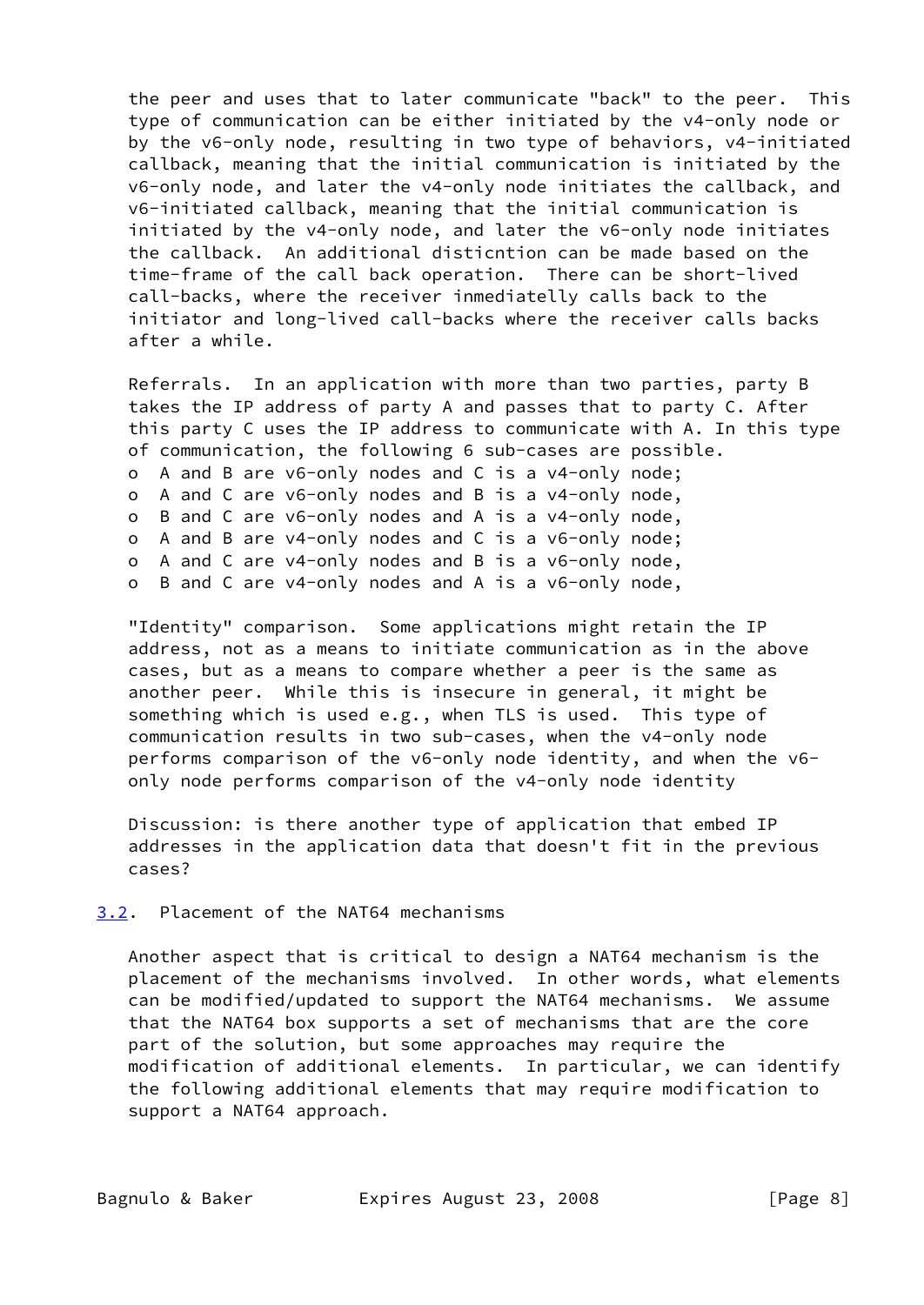Modification to v4-only nodes: one option is to require modification to existent v4-only nodes in order to support the NAT64 mechanism. This option would impose high deployment costs, because the existent base of v4-only nodes is really big and there is no incentives for the v4-only nodes to install such mechanism, since it seems unlikely that v4-only nodes will have a strong need to communicate with v6 only nodes (at least at the initial stages of v6 deployment). However, it may be possible that this is the only viable solution for supporting some type of application behavior.

 Modification to v6-only nodes: Another option is to require modifications to v6-only nodes. This option seems much more acceptable, since the existent base of v6-nodes is relatively small and there would be a strong incentive for v6-only nodes to communicate with v4-only nodes, since most of the contents are available only in v4 today. However, imposing modifications to v6 only nodes does make deployment of the solution more difficult, since update of current v6-implementations is needed. In addition, there is an architectural consideration, that we would be imposing v6-only nodes to support "NAT hacks" in order to enable communication with the v4 world, and that those modifications may stay forever, even when the need for communication with the v4-Internet is not so pressing.

 Modification to both v4-only nodes and v6-only nodes. Another option is to require updates to both v4-only nodes and also to v6-only nodes. Needless to say that this would be the option with higher deployment costs.

 No modification. Another option is that the NAT64 mechanisms does not require modification to any host and that the mechanism is fully contained in the NAT64 box. This was the case of the previously defined NAT-PT approach. However, it may be challenging to design a solution with this constraint that does not suffer the limitations suffered by the NAT-PT mechanism that lead the IETF community to deprecate it.

 Another consideration related to the modification imposed by a NAT64 approach is about what elements in the nodes need to be updated. In particular, it is important to determine if only the IP layer on the affected nodes needs to be modified or f other elements in the nodes needs to be updated. In particular, it is critical to determine if applications need to e modified in order to support the NAT64 mechanism.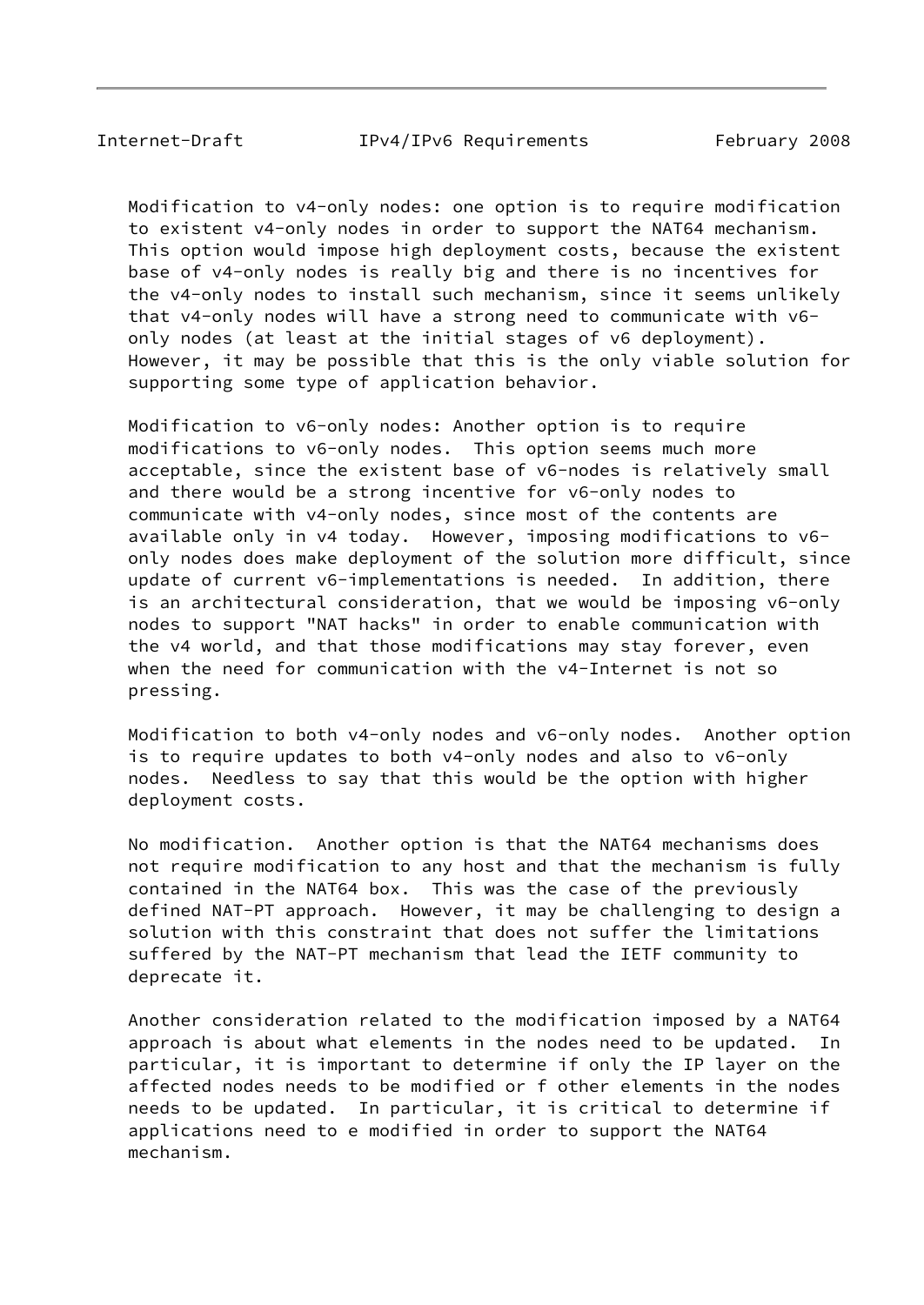# <span id="page-10-1"></span>Internet-Draft IPv4/IPv6 Requirements February 2008

#### <span id="page-10-0"></span>[3.3](#page-10-0). v4 addressing consideration

We assume that both the v6-only nodes and the v6 interface of the NAT64 boxes will have routable IPv6 addresses. However, on the v4 side, there are more options. Either the v4 interface of the NAT64 boxes and/or the v4-only nodes can have either v4 private addresses or v4 public addresses. Actually, it is possible that the different combinations make sense. It seems clear that the case where public v4 addresses are used in both the v4 interface of the NAT64 box and the v4-only nodes is relevant. The case where the v4-only node has a private v4 address and the NAT64 box has a public address seems also possible, but here it seems reasonable to assume that a NAT box will exist between the v4 only node and the NAT64 box. The case where both the v4 node and the NAT64 box have v4 private addresses could also make sense, since this could apply to a scenario where a site that has v4 private addresses and v6 addresses could try to use a NAT64 box internally. The last case, where the v4 node has public address and the NAT64 box has a private address seems harder to justify though.

 Another consideration related to v4 addressing of the NAT64 approach is the number of addresses required by the NAT64 box. It is possible that some NAT64 approaches require a pool of v4 addresses instead of a single v4 address. Considering the status of the v4 address space consumption, it may not be feasible to use a NAT64 approach that require a big number of v4 public addresses.

### <span id="page-10-2"></span>[3.4](#page-10-2). Name-space considerations

 One of the major choices that are faced when designing a NAT4 mechanism that enable communication initiated by the v4-only node towards a v6-only node. In this case, the v4 only node needs to identify the v6 only node and the problem is that there is no means to permanently map the v6 address space in the v4 address space. So in order to enable a v4-only node to identify a v6-only node a name space other than the IPv4 address space is needed. We will next discuss some options that could be considered to identify v6 nodes in the v4 world.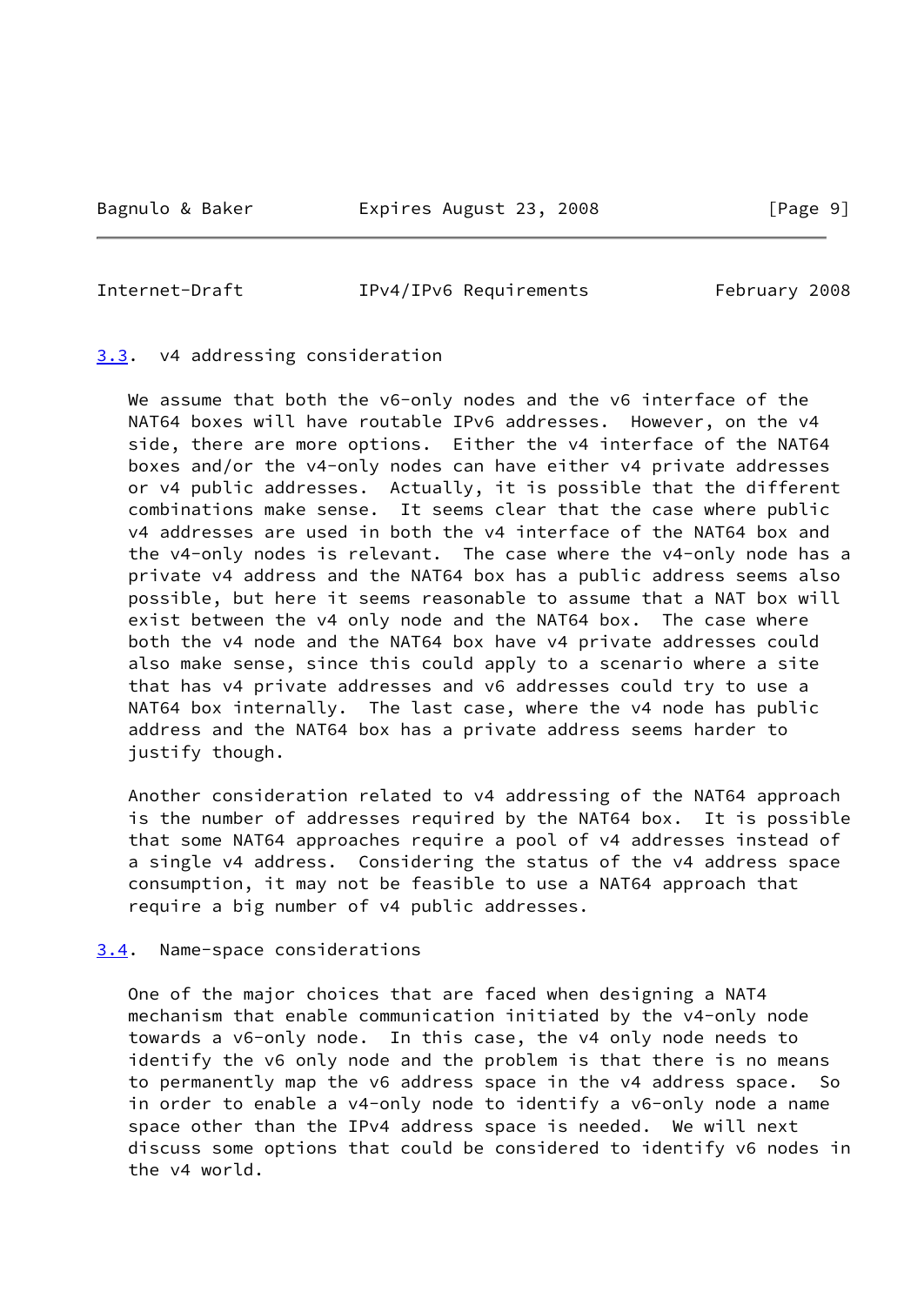A first option is to use IPv4 addresses to identify IPv6 nodes. The problem is that the v6 address space is much bigger than the v4 address space, so it is not possible to do permanent mapping between these two. This basically implies that dynamic mapping between a given v4 address and different v6 addresses are established. While this works for some type of application behavior, it does not support others, such as communications initiated by a v4 node towards a v6 node in a general case (it is possible for a given subset of v6 nodes, but not as a general solution)

| Bagnulo & Baker | Expires August 23, 2008 | [Page 10] |
|-----------------|-------------------------|-----------|
|-----------------|-------------------------|-----------|

<span id="page-11-1"></span>Internet-Draft IPv4/IPv6 Requirements February 2008

 A second option is to use IPv6 addresses themselves. In this case, the IPv4 node is aware of the IPv6 address of the destination and it uses it to identify the target at the NAT64 box. This option would likely imply modifications in the v4 nodes.

 A third option is to use FQDN to identify nodes. In this case v4 nodes identify v6 nodes using FQDNs, which is already supported in the v4 world. The difficulties with such a approach is that DNS ALG are likely to be required.

 A fourth option is to use a combination of IPv4 address, transport protocol and port for identification of a v6 node or a v6 flow.

<span id="page-11-0"></span>[3.5](#page-11-0). Market timing considerations

We expect translation mechanism to require deployment in the very near term, prior to IPv4 address depletion, and to be interoperable with end systems that have been deployed in that timeframe. Since address space depletion is expected t occur in the 2010-2012 timeframe and host software tends to be changed primarily when people buy new hardware (every 2-3 years on average), we expect that this needs to be compatible with currently-deployed Windows (XP and Vista), MacOSX (Tiger and Leopard), Linux, and Solaris operating systems. That argues for a solution that requires no changes to host software that cannot be reasonably expected to deploy via patch update procedures - this is otherwise all solved in network devices.

<span id="page-11-2"></span>[4](#page-11-2). Requirements for new generation of v4-v6 translation mechanisms

 This list of requirements basically should contain all the aspects that should be considered when designing a new generation of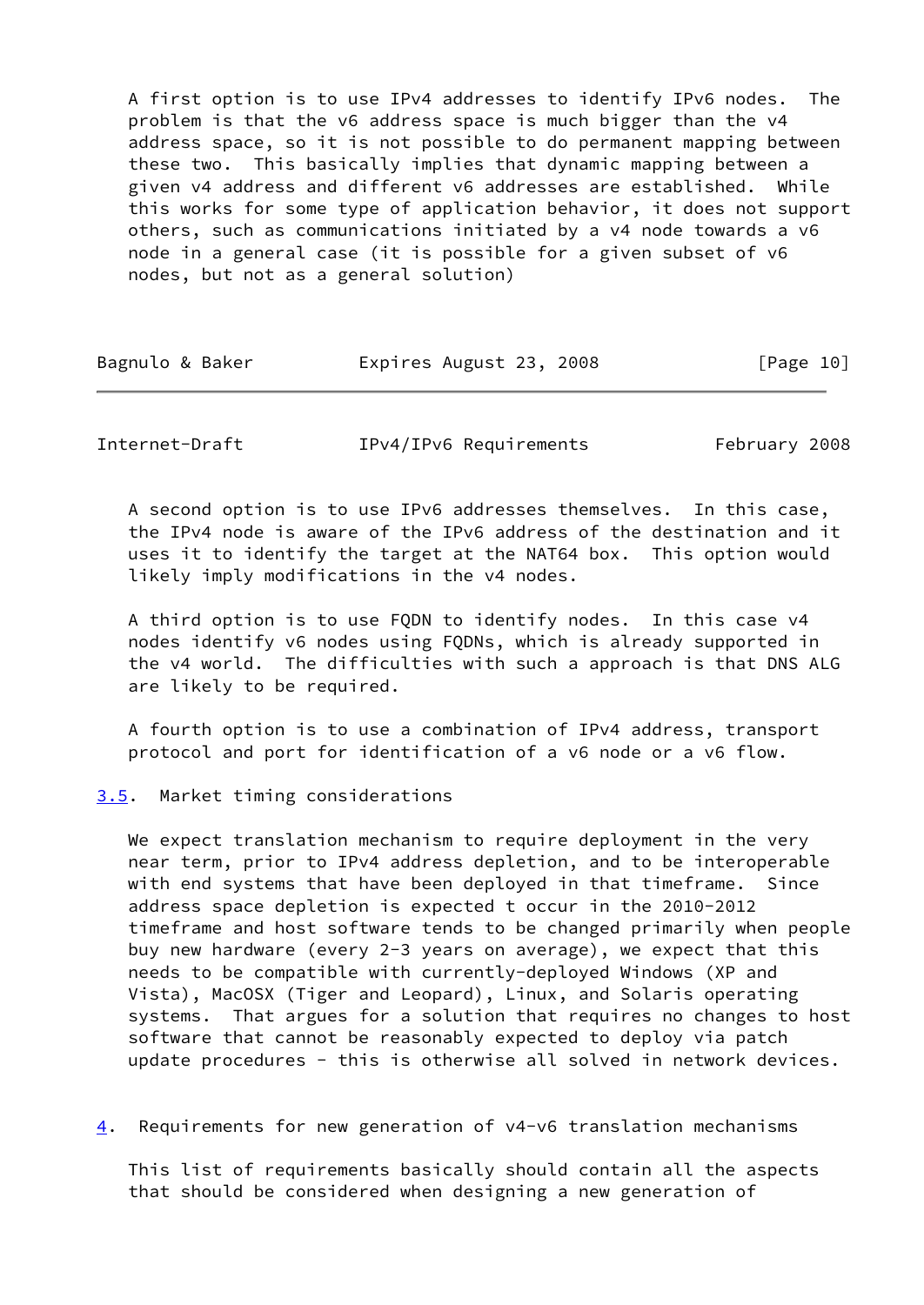translation mechanisms.

<span id="page-12-0"></span>[4.1](#page-12-0). Basic Requirements that MUST be supported

These are the requirements for short term mechanism behaviour

R1: Changes in the hosts

 The translation mechanism MUST NOT require changes in the v4-only nodes to support the Basic requirements described in this section. The translation mechanism MAY require changes to v6-only nodes.

R2: Basic communication support

 Translation mechanim must support v4-initiated and v6-initiated (?) short-lived local handle.

| Bagnulo & Baker | Expires August 23, 2008 | [Page 11] |
|-----------------|-------------------------|-----------|
|-----------------|-------------------------|-----------|

Internet-Draft IPv4/IPv6 Requirements February 2008

R3: Interaction with dual-stack hosts

 Translation mechanism MUST allow using native connectivity when it is available. This means that if a v6-only nodes wants to communicate with a dual stack, it must use native v6 connectivity and if a v4 only nodes wants to communicate with a dual stack, it must use native v4 connectivity.(In this case, dual stack means a host with both IPv6 and IPv4 stacks, wich are both active, i.e. they have v4 and v6 connectivity).

R4: Private Addressing.

 The translation mechanism MUST support v4-initiated short-lived local handle type of communication when the v4-only node has a private v4 address. This covers both the cases when there is a site with v4 private addresses and v6 addresses and the case where there is a site connected to the v4 Internet through a NAT.

R5: DNS semantics preservation

 Any modifications to DNS responses associated with translation MUST NOT violate standard DNS semantics. This includesin particular that a DNS response should not be invalid if it ends up in the wrong context, i.e. traversing a non expected part of the topology.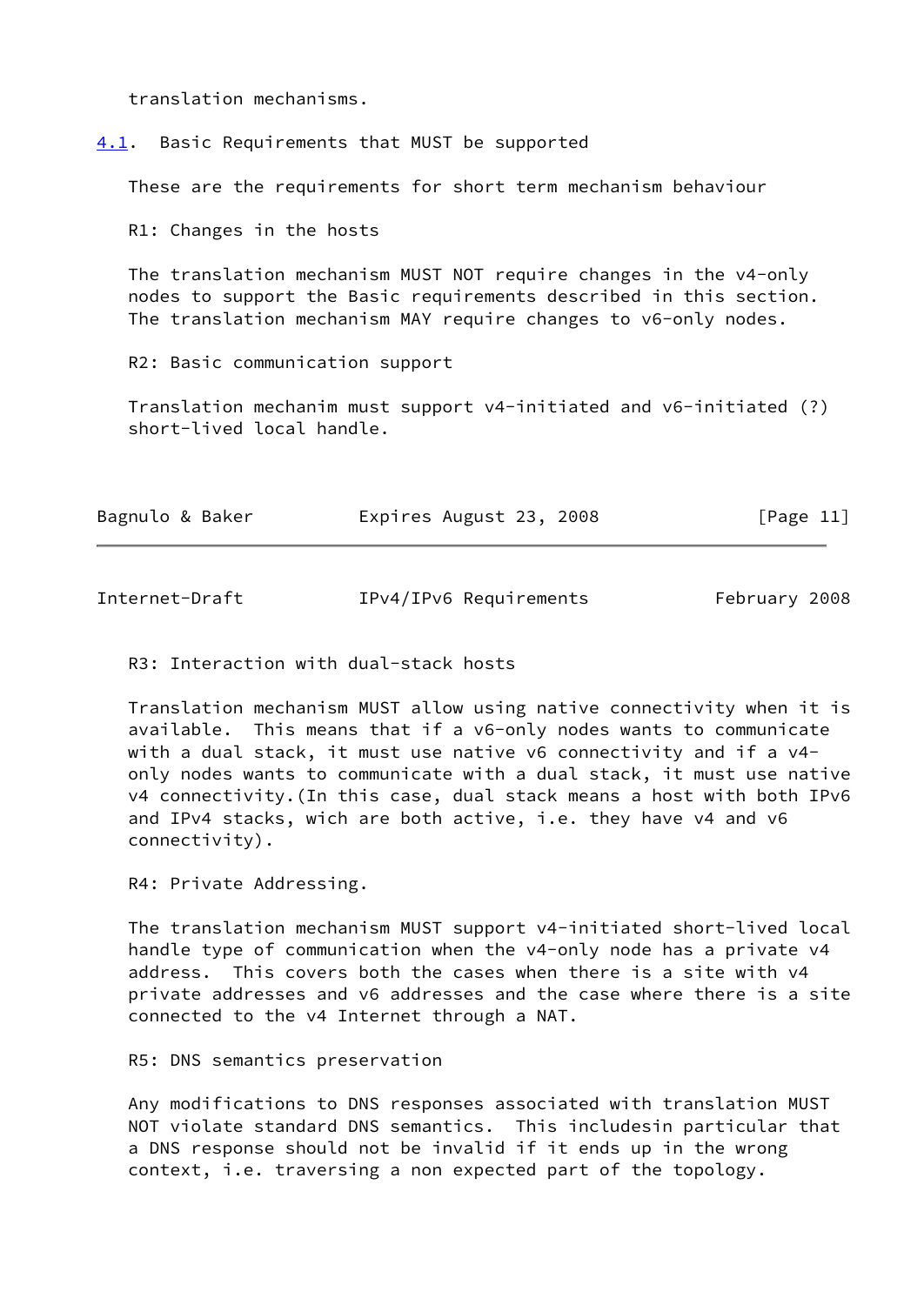R6: Routing

 IPv6 routing should not be affected in any way, and there should be no risk of importing "entropy" from the IPv4 routing tables into IPv6.

R7: Protocols supported

The translation mechanism MUST support at least TCP, UDP, ICMP, TLS.

R8: Behave-type requirements

 We could include a set of requirements similar to the ones defined by the BEHAVE WG related to Mapping timeout (5min), Address mapping behaviour (Endpoint independent, Address Dependent, Address and Port dependent), Port Assignment(Port preservation, no port preservation, port overloading), Filtering behaviour (Endpoint independent, Address Dependent, Address and Port dependent). However, this maybe assuming some form of solution, so maybe this should be defined later, once the solution space has been explored.

R9: Fragmented packets

| Bagnulo & Baker | Expires August 23, 2008 | [Page 12] |
|-----------------|-------------------------|-----------|
|-----------------|-------------------------|-----------|

<span id="page-13-1"></span>Internet-Draft IPv4/IPv6 Requirements February 2008

 The translation mechanism MUST suport fragmented packets when the fragments arrive in an ordered fashion.

R10: Security

 The adoption of the translation mechanism MUST not introduce new vulnerabilities in the Internet

<span id="page-13-0"></span>[4.2](#page-13-0). Important things that SHOULD be supported

I1: DNSSec support

 DNSSec support SHOULD NOT be prevented. If the translation mechanism is used jointly with DNSSec, then DNSSec requirements take precedence over the translation requirements. Morevoer DNSSec must not be weakened in any way

I2: Operational flxibility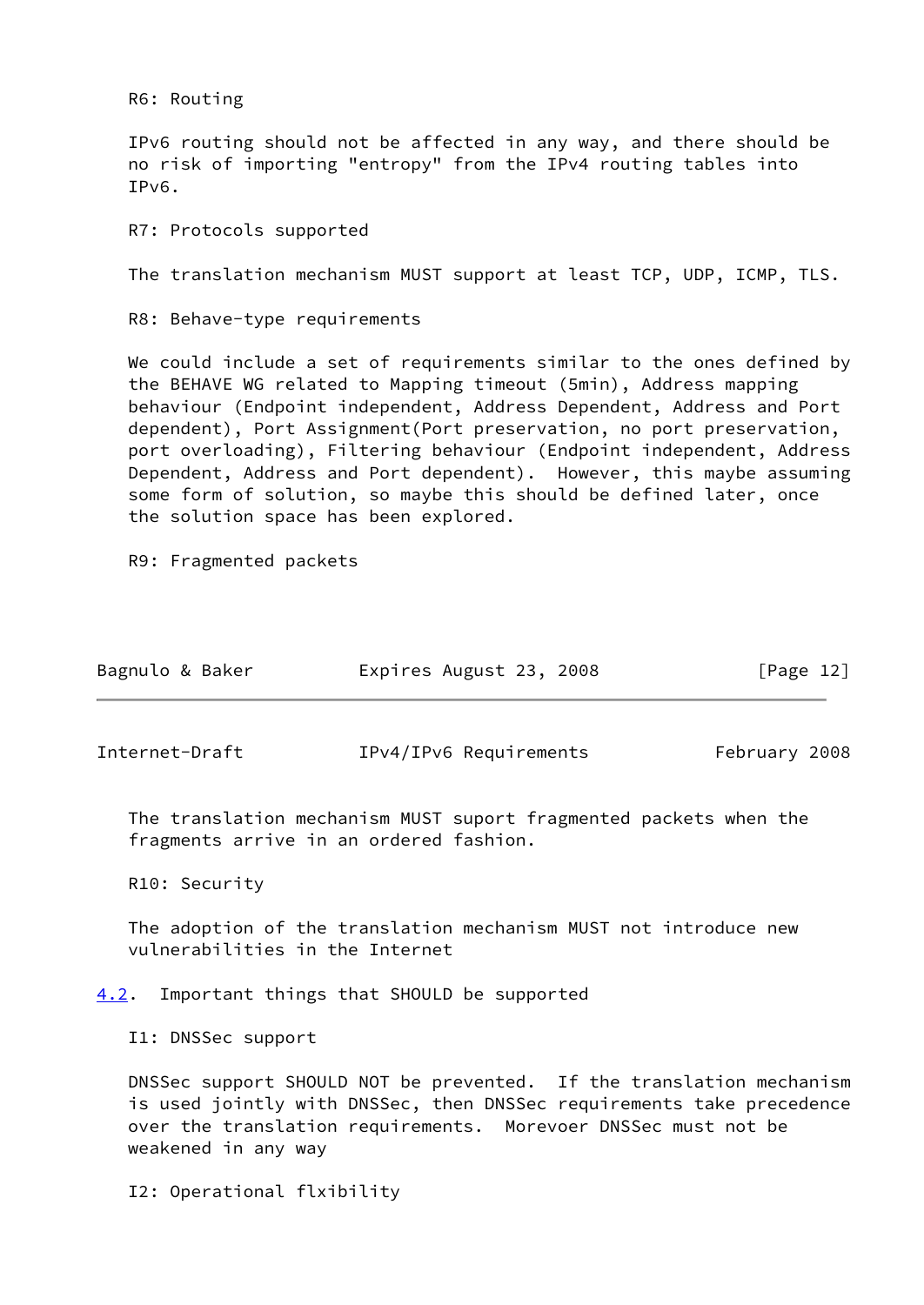It should be possible to locate the translation device at an arbitrary point in the network (i.e. not at fixed points such as a site exit), so that there is full operational flexibility.

I3: Central Management

 Any configuration need for an IPv6 host to make use of the mechanism should be possible centrally, e.g. a DHCP option.

I4: Fragmented packets bis

 The translation mechanism SHOULD suport fragmented packets when the fragments arrive in an out of order fashion.

I5: Richer application behaviour support

 The translation mechanism SHOULD support the other types of application behaviours, including Long-lived application associations, callbacks and referrals.In order to support this. the translation mechanism MAY require changes to v4-only nodes too

I6: MIPv6 support

 The translation mechanism SHOULD not prevent MIPv6 Route Optimization when the CN is a v4-only node

I7: SCTP support

The translation mechanism SHOULD not prevent a SCTP communication

| Bagnulo & Baker | Expires August 23, 2008 | [Page 13] |
|-----------------|-------------------------|-----------|
|                 |                         |           |

<span id="page-14-0"></span>Internet-Draft IPv4/IPv6 Requirements February 2008

between a v6-only node and a v4-only node

I8: DCCP support

 The translation mechanism SHOULD not prevent a DCCP communication between a v6-only node and a v4-only node

I9: Multicast support

 The translation mechanism SHOULD not prevent multicast traffic between the v4-only nodes and the v6-only nodes.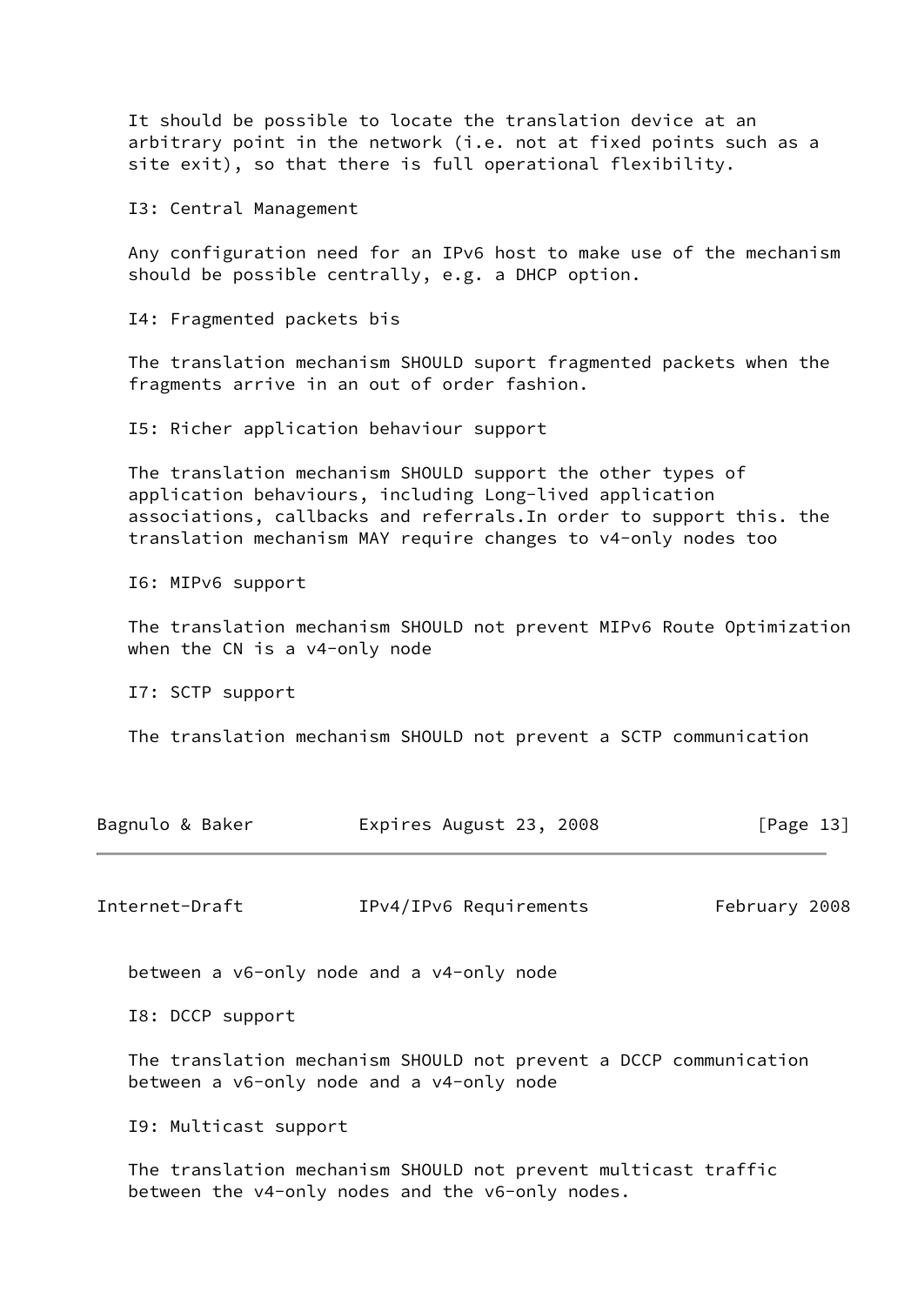## <span id="page-15-0"></span>[4.3](#page-15-0). Non-goals

 It would be important that the translation mechanism could support IPSec using AH and ESP both in tunnel and transport modes. However, IPSec and translation approaches seem hardly compatible, so it is non-goal trying to support IPSec through the translation mechanism.

<span id="page-15-1"></span>[5](#page-15-1). Contributors

 This draft contains contributions from Iljitsch van Beijnum, Brian Carpenter and Elwyn Davies (this doesn't mean that they agree on the draft, just that we have used text provided by them).

<span id="page-15-2"></span>[6](#page-15-2). Security considerations

TBD

<span id="page-15-3"></span>[7](#page-15-3). Acknowledgments

 Marcelo Bagnulo is partly funded by Trilogy, a research project supported by the European Commission under its Seventh Framework Program.

- <span id="page-15-4"></span>[8](#page-15-4). References
- <span id="page-15-5"></span>[8.1](#page-15-5). Normative References
	- [1] Nordmark, E. and R. Gilligan, "Basic Transition Mechanisms for IPv6 Hosts and Routers", [RFC 4213](https://datatracker.ietf.org/doc/pdf/rfc4213), October 2005.
	- [2] Davies, E., Krishnan, S., and P. Savola, "IPv6 Transition/ Co-existence Security Considerations", [RFC 4942,](https://datatracker.ietf.org/doc/pdf/rfc4942) September 2007.

| Bagnulo & Baker | Expires August 23, 2008 | [Page 14] |
|-----------------|-------------------------|-----------|
|                 |                         |           |

<span id="page-15-7"></span>

| Internet-Draft | IPv4/IPv6 Requirements | February 2008 |
|----------------|------------------------|---------------|
|----------------|------------------------|---------------|

- <span id="page-15-8"></span><span id="page-15-6"></span>[8.2](#page-15-6). Informative References
	- [3] Bush, R. and D. Meyer, "Some Internet Architectural Guidelines and Philosophy", [RFC 3439](https://datatracker.ietf.org/doc/pdf/rfc3439), December 2002.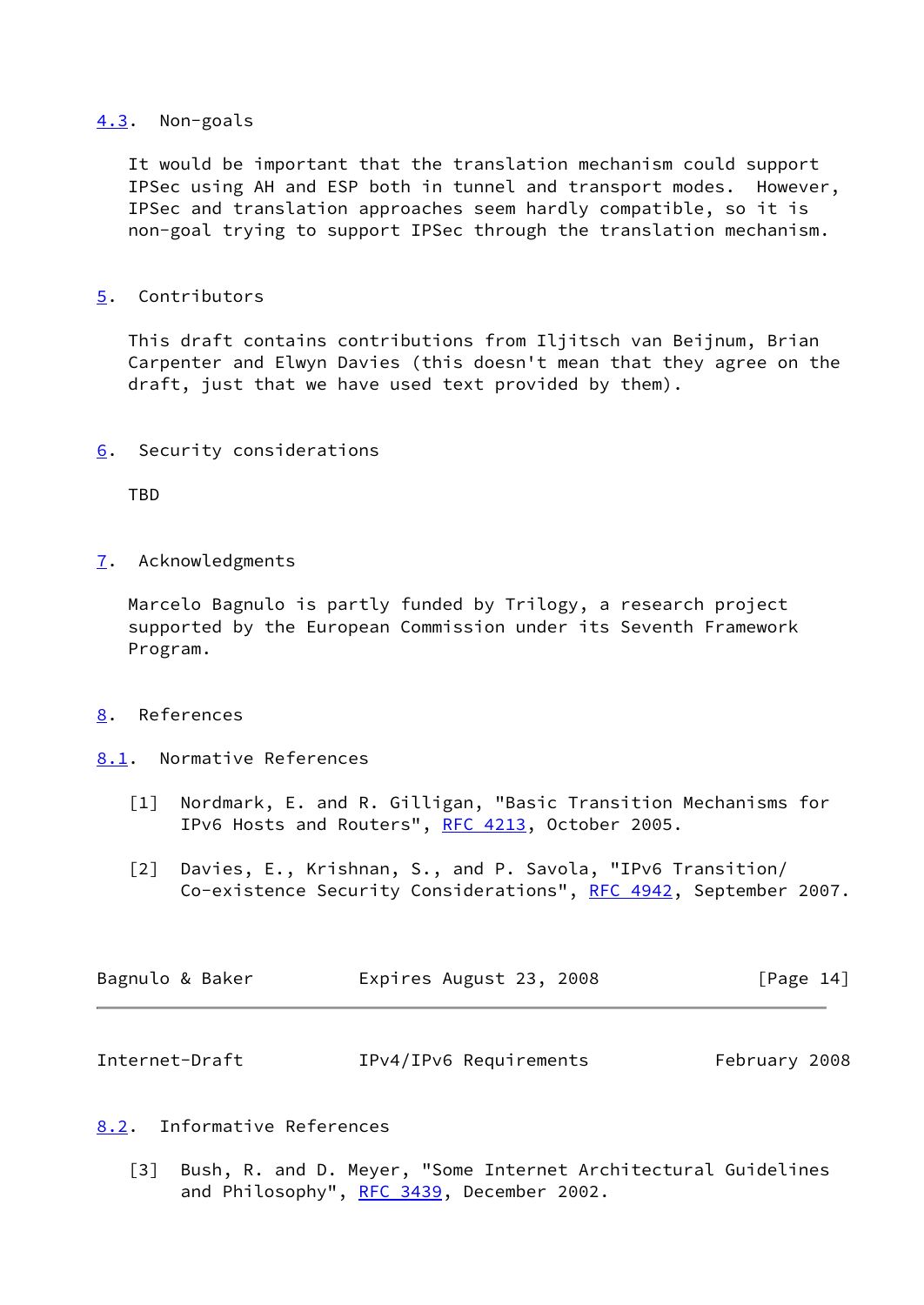- [4] Deering, S. and R. Hinden, "Internet Protocol, Version 6 (IPv6) Specification", [RFC 2460](https://datatracker.ietf.org/doc/pdf/rfc2460), December 1998.
- <span id="page-16-1"></span> [5] Templin, F., Gleeson, T., Talwar, M., and D. Thaler, "Intra-Site Automatic Tunnel Addressing Protocol (ISATAP)", [RFC 4214](https://datatracker.ietf.org/doc/pdf/rfc4214), October 2005.
- <span id="page-16-2"></span> [6] Tsirtsis, G. and P. Srisuresh, "Network Address Translation - Protocol Translation (NAT-PT)", [RFC 2766](https://datatracker.ietf.org/doc/pdf/rfc2766), February 2000.
- <span id="page-16-4"></span> [7] Narten, T., Draves, R., and S. Krishnan, "Privacy Extensions for Stateless Address Autoconfiguration in IPv6", [RFC 4941,](https://datatracker.ietf.org/doc/pdf/rfc4941) September 2007.
- <span id="page-16-3"></span> [8] Aoun, C. and E. Davies, "Reasons to Move the Network Address Translator - Protocol Translator (NAT-PT) to Historic Status", [RFC 4966](https://datatracker.ietf.org/doc/pdf/rfc4966), July 2007.
- <span id="page-16-0"></span> [9] Stenberg, M. and O. Troan, "IPv6 Prefix Delegation routing state maintenance approaches", [draft-stenberg-v6ops-pd-route-maintenance-00](https://datatracker.ietf.org/doc/pdf/draft-stenberg-v6ops-pd-route-maintenance-00) (work in progress), December 2007.

Authors' Addresses

 Marcelo Bagnulo Huawei Labs at Universidad Carlos III de Madrid Av. Universidad 30 Leganes, Madrid 28911 SPAIN

 Phone: 34 91 6249500 Email: marcelo@it.uc3m.es URI: <http://www.it.uc3m.es>

Bagnulo & Baker **Expires August 23, 2008** [Page 15]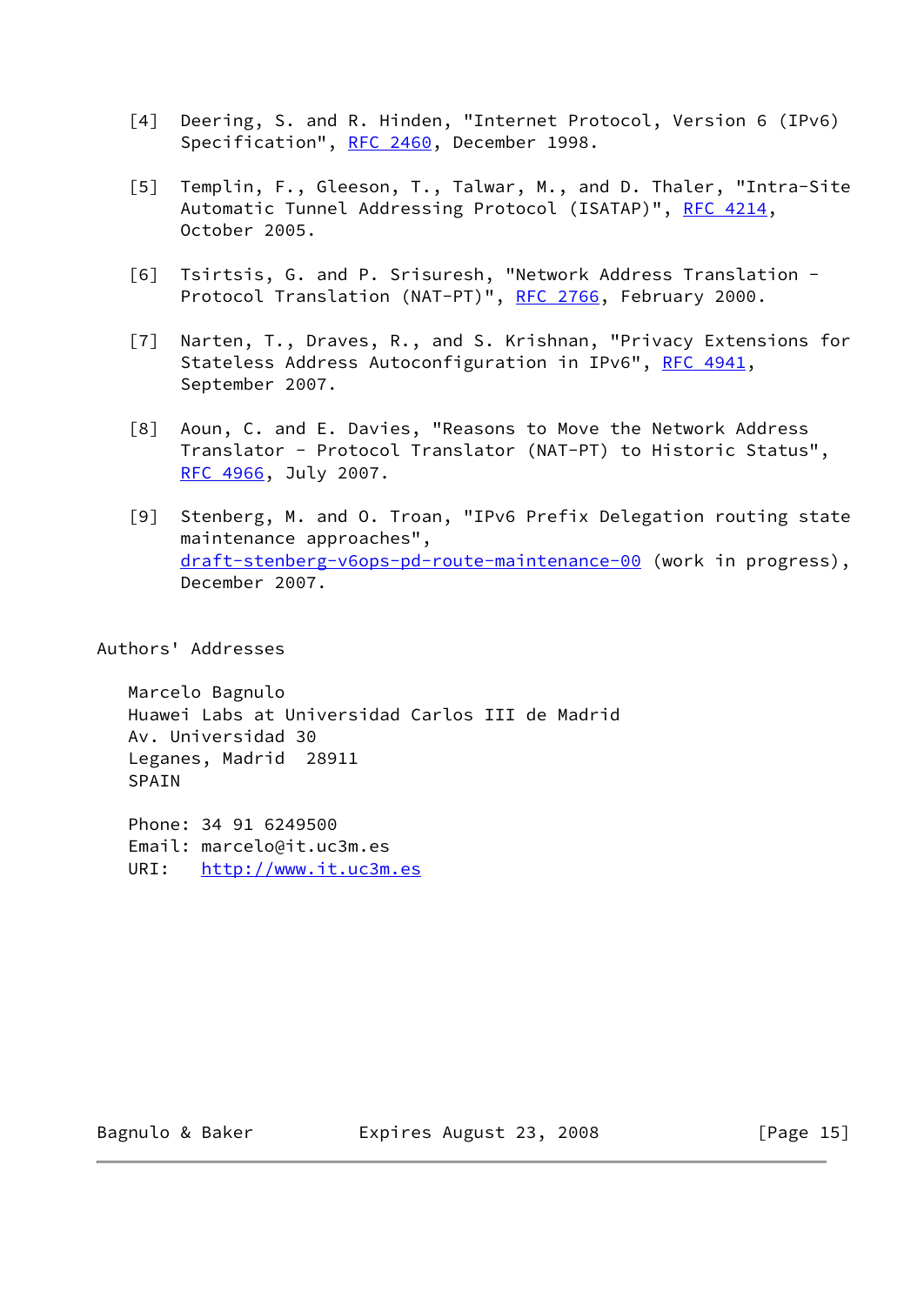Fred Baker Cisco Systems Santa Barbara, California 93117 USA

 Phone: +1-408-526-4257 Fax: +1-413-473-2403 Email: fred@cisco.com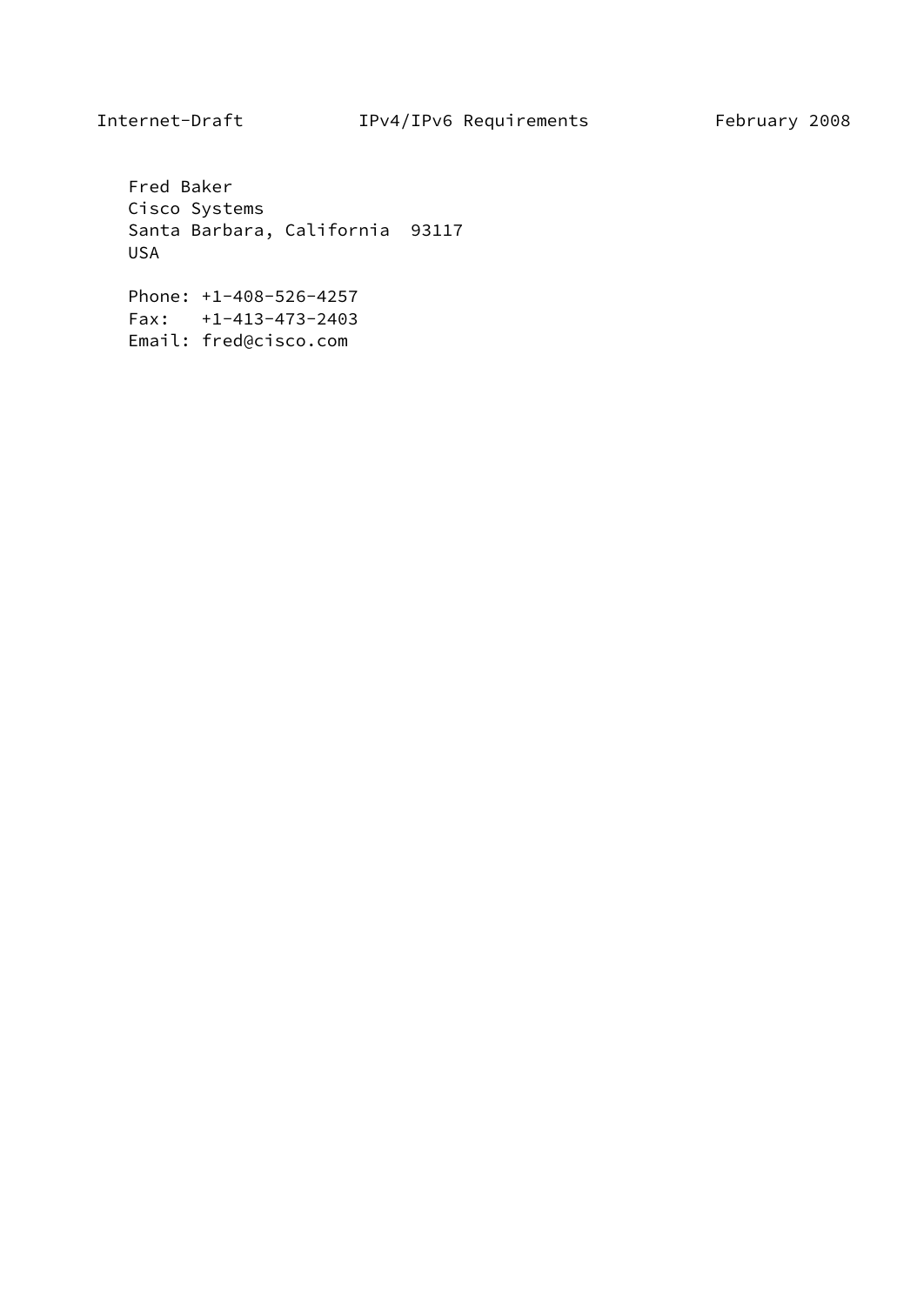<span id="page-18-0"></span>Internet-Draft IPv4/IPv6 Requirements February 2008

Full Copyright Statement

Copyright (C) The IETF Trust (2008).

 This document is subject to the rights, licenses and restrictions contained in  $BCP$  78, and except as set forth therein, the authors retain all their rights.

 This document and the information contained herein are provided on an "AS IS" basis and THE CONTRIBUTOR, THE ORGANIZATION HE/SHE REPRESENTS OR IS SPONSORED BY (IF ANY), THE INTERNET SOCIETY, THE IETF TRUST AND THE INTERNET ENGINEERING TASK FORCE DISCLAIM ALL WARRANTIES, EXPRESS OR IMPLIED, INCLUDING BUT NOT LIMITED TO ANY WARRANTY THAT THE USE OF THE INFORMATION HEREIN WILL NOT INFRINGE ANY RIGHTS OR ANY IMPLIED WARRANTIES OF MERCHANTABILITY OR FITNESS FOR A PARTICULAR PURPOSE.

Intellectual Property

 The IETF takes no position regarding the validity or scope of any Intellectual Property Rights or other rights that might be claimed to pertain to the implementation or use of the technology described in this document or the extent to which any license under such rights might or might not be available; nor does it represent that it has made any independent effort to identify any such rights. Information on the procedures with respect to rights in RFC documents can be found in [BCP 78](https://datatracker.ietf.org/doc/pdf/bcp78) and [BCP 79](https://datatracker.ietf.org/doc/pdf/bcp79).

 Copies of IPR disclosures made to the IETF Secretariat and any assurances of licenses to be made available, or the result of an attempt made to obtain a general license or permission for the use of such proprietary rights by implementers or users of this specification can be obtained from the IETF on-line IPR repository at <http://www.ietf.org/ipr>.

 The IETF invites any interested party to bring to its attention any copyrights, patents or patent applications, or other proprietary rights that may cover technology that may be required to implement this standard. Please address the information to the IETF at ietf-ipr@ietf.org.